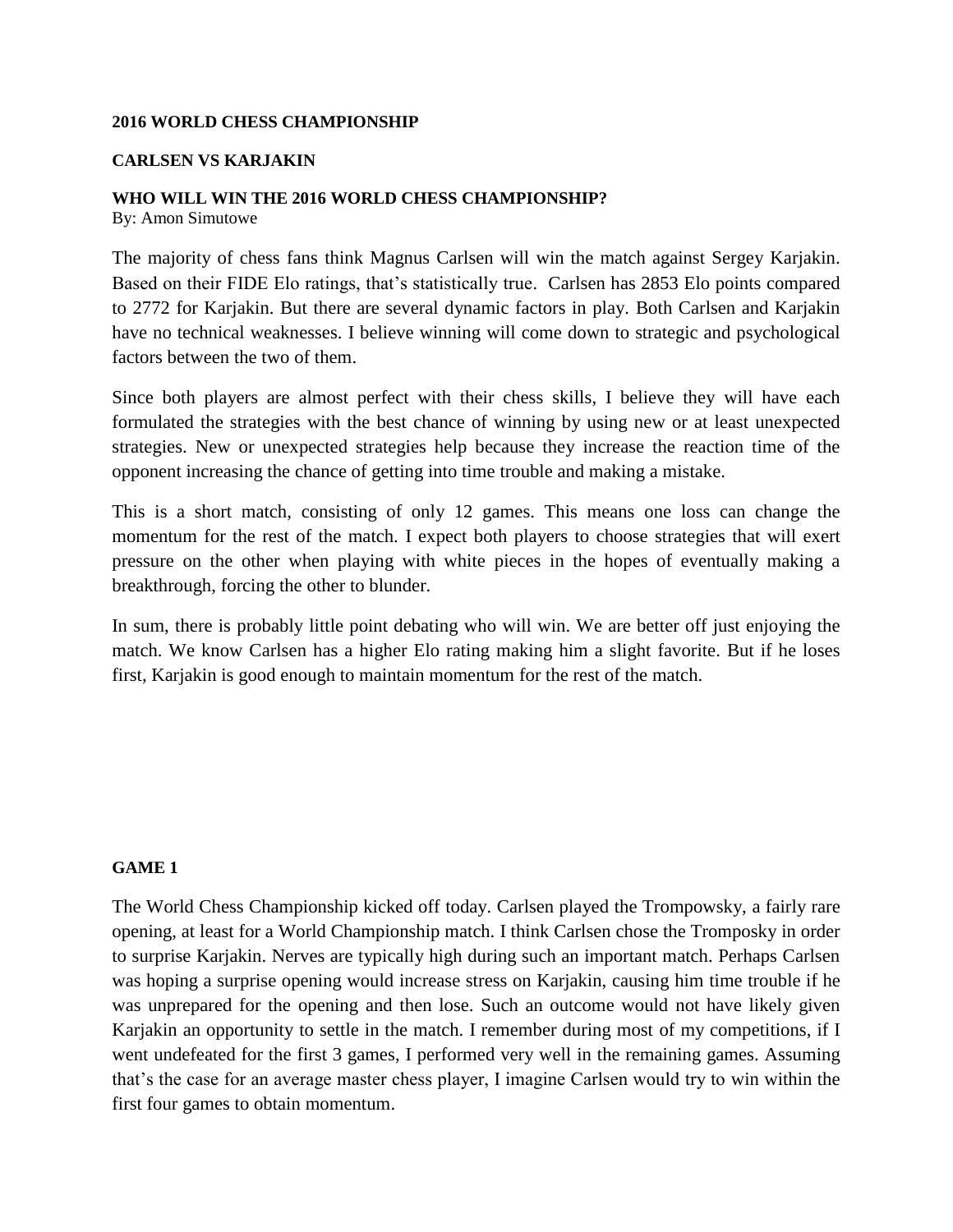# **Carlsen Vs Karjakin**



**1.d4 Nf6 2.Bg5** This move must have been meant to surprise Karjakin

**d5** I imagine Karjakin chose this response to go into as normal a position as he could to avoid the impact of Carlsen's previous move **3.e3 c5 4.Bxf6 gxf6** [4...exf6 5.dxc5 Would likely lead to a better position for white at some point due to the isolated pawn on d5] **5.dxc5 Nc6 6.Bb5 e6 7.c4 dxc4** I like this response [7...Bxc5 would also likely lead to a better position for white after 8.cxd5 exd5 As shown in the endgame, the f7,f6 doubled pawn structure would make it difficult for black to have a strong kingside] **8.Nd2 Bxc5 9.Ngf3 0–0 10.0–0 Na5 11.Rc1 Be7 12.Qc2 Bd7 13.Bxd7 Qxd7 14.Qc3 Qd5 15.Nxc4 Nxc4 16.Qxc4 Qxc4 17.Rxc4 Rfc8 18.Rfc1 Rxc4 19.Rxc4 Rd8 20.g3 Rd7 21.Kf1 f5 22.Ke2 Bf6 23.b3** Carlsen is slightly better and has been since he exchanged the Rooks after taking the c-file square. Of course Karjakin is fully aware of this endgame structure. I believe Karjakin decided this was his best chance to achieve an equal position. Since Carlsen can't lose in this position except in an unusual circumstance such as a blunder, he should be happy to have this position and keep hoping Karjakin might make a mistake **23...Kf8 24.h3 h6 25.Ne1 Ke7 26.Nd3 Kd8 27.f4 h5** A good response. Karjakin doesn't have to worry now about the Knight going to the f4 square anytime soon to take the h5-pawn, so he may as well play it there **28.a4 Rd5 29.Nc5 b6 30.Na6 Be7 31.Nb8** Carlsen is slightly better but the question is whether the advantage will ever become big enough to turn into a win.